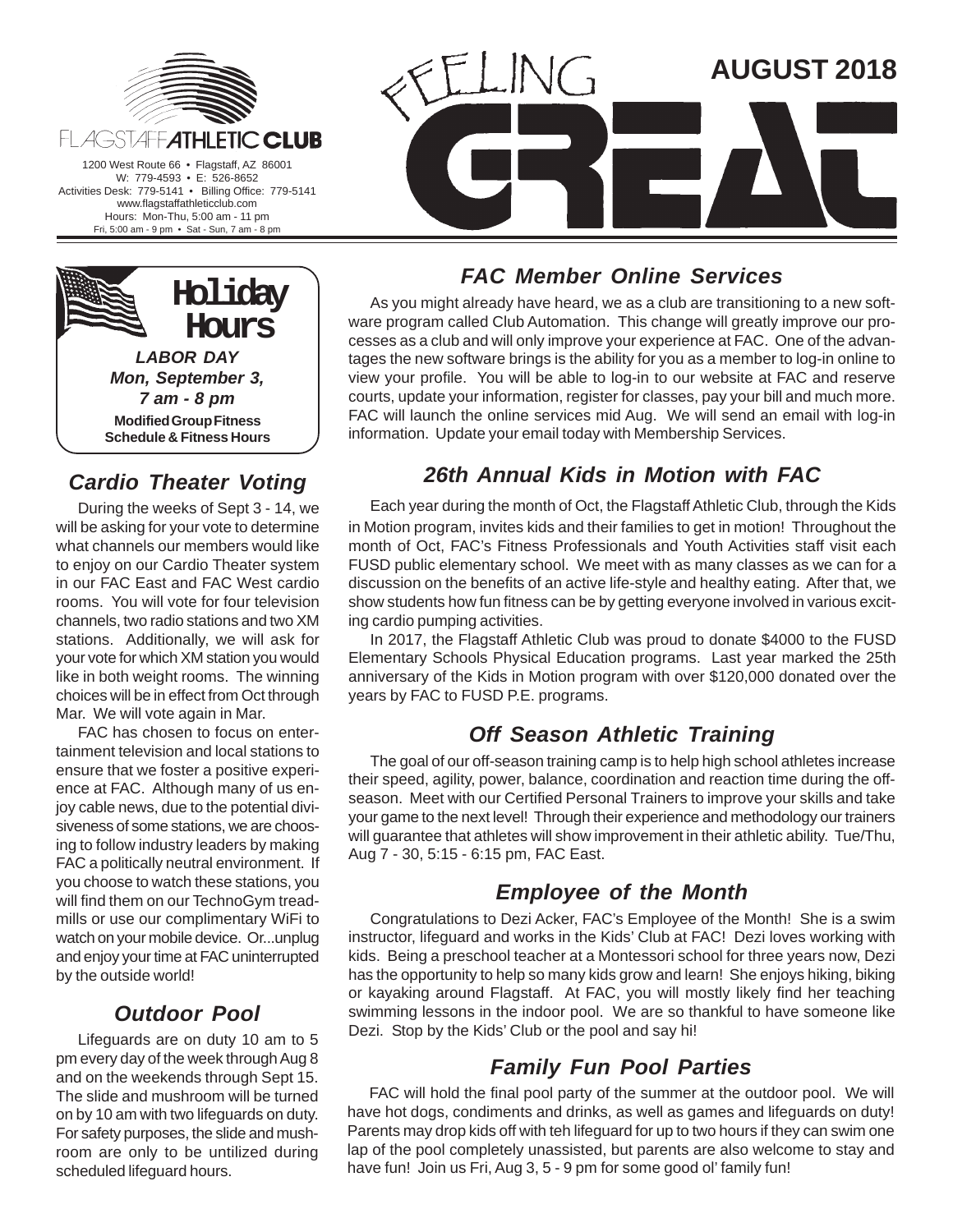| <b>Massage Schedule</b>                                                                                                                                                                                                                          |                                        |                                        |  |  |  |  |
|--------------------------------------------------------------------------------------------------------------------------------------------------------------------------------------------------------------------------------------------------|----------------------------------------|----------------------------------------|--|--|--|--|
|                                                                                                                                                                                                                                                  | <b>FAC East</b>                        | <b>FAC West</b>                        |  |  |  |  |
| <b>Monday</b>                                                                                                                                                                                                                                    | <b>Stephanie Gerst</b><br>863-2636     | <b>Holly Stone</b><br>853-5062         |  |  |  |  |
| <b>Tuesday</b>                                                                                                                                                                                                                                   | <b>Rachel Williams</b><br>616-402-1702 | <b>Holly Stone</b><br>853-5062         |  |  |  |  |
| Wednesday                                                                                                                                                                                                                                        | <b>Holly Stone</b><br>853-5062         | <b>Jill Naleski</b><br>266-6504        |  |  |  |  |
| <b>Thursday</b>                                                                                                                                                                                                                                  | <b>Holly Stone</b><br>853-5062         | <b>Rachel Williams</b><br>616-402-1702 |  |  |  |  |
| Friday                                                                                                                                                                                                                                           | <b>Janus Hudson</b><br>853-9039        | No Therapist                           |  |  |  |  |
| <b>Saturday</b>                                                                                                                                                                                                                                  | <b>Janus Hudson</b><br>853-9039        | <b>Rachel Williams</b><br>616-402-1702 |  |  |  |  |
| <b>Sunday</b>                                                                                                                                                                                                                                    | <b>Janus Hudson</b><br>853-9039        | <b>Krissy Marocco</b><br>380-2011      |  |  |  |  |
| No Show Policy: Massage therapists require 24 hours notice to cancel your<br>massage appointment. There is a \$40 fee for the first incidence and \$65 fee for a<br>repeat occurrence. Policy enforcement is at the discretion of the therapist. |                                        |                                        |  |  |  |  |

## **Meal Prep**

We are more than half way through the year. If you are not making it to your fitness goal, then perhaps you need to take a closer look at your eating habits. The food that we put in our bodies is our fuel. Exercising for an hour does not justify eating pizza and drinking beer. Muscles need a constant flow of oxygen and nutrients to maintain mass and to grow. Grab and go food is really convenient when faced with daily challenges. Why not make your own grab and go food? Initially it takes additional planning, but once you get the routine down, you'll be saving time.

The first thing that helped me get started was buying portable, reusable containers. I got online and explored different meal prep ideas based on some of my favorite foods. Oatmeal is one of my favorite breakfast choices. I throw a scoop of oats in sandwich containers and add a scoop of protein powder. You can add nuts, dried berries, cinnamon, etc. Before bed, I grab a container, pour in plain almond milk, mix it up, stick it in the fridge. In the morning I have super healthy, delicious cold oats ready to eat. If you have fresh or frozen fruit, add that in the morning. Grab the container and a spoon and enjoy!

Some important things to consider when choosing fuel to put in your mouth...FAT IS AMAZING. Eat avocado, nuts and splash veggies with olive oil. They may be high in fat, but they are nutrient dense foods. Stick to whole grains, but limit the amount of grains you eat during the day. Veggies are low in calories and high in nutrients. Just try to be aware of what you are using to fuel your body as you work towards your wellness goals.

Members are eligible for a Fit 1 or Equipment Orientations with a Fitness Professional. Schedule yours with the front desk. **--- Jenny Knox, Certified Personal Trainer and Nutritionist**

### **Do You Have a Health Care Question?**

Each month **Dr. Brad Croft** (East Flagstaff Family Medical), **Dr. Kelly Reber** (Northern Arizona Podiatry), **Dr. Emily Davenport** (Flagstaff Clinic of Naturopathic Medicine), and **Don Berlyn,** Physical Therapist/Hypnotherapist, give an hour of their time at each club to answer your questions about your health. This is a free service for FAC members.

# Health Care Corner

 **Family Practice - Brad Croft** Mon, Aug 6, 4:30 pm / FACE Mon, Aug 6, 6 pm / FACW

**Naturopath - Emily Davenport**

Fri, Aug 10, 2 pm / FACE Fri, Aug 10, 3:30 pm, FACW **Featuring Vitamin B12 Shots!**

**Podiatrist - Kelly Reber** Tue, Aug 14, 4:30 pm / FACW Tue, Aug 14, 6 pm / FACE

**Physical Therapist/Hypnotherapist - Don Berlyn**

Tue, Aug 7, 4:30 pm / FACE Thu, Aug 9, 12 pm / FACW

## **AED & Heartsaver CPR**

**Mon, Aug 6, 6 pm / Kevin Wiles Wed, Aug 15, 6 pm, FACE / Matt Turner Mon, Aug 20, 6 pm / Chris Thomas**

> **All CPR Classes FAC West (unless noted)**

# **FAC Drop In Schedule**

Adult (16+) "drop in" gym times are provided for the fun and fitness of FAC members and guests. Members may "drop in" for free and guests may "drop in" for a guest fee and enjoy reserved space in our gymnasium for the following sports and times:

**Pickleball - Tue/Thu, 8:30 - 10 am and Sat, 10 am - noon; Basketball - Mon - Fri, 12 - 2 pm; Volleyball - Sat, 1 - 4 pm.**

For info, contact Robb Faus at rfaus@flagstaffathleticclub.com or 779-4593.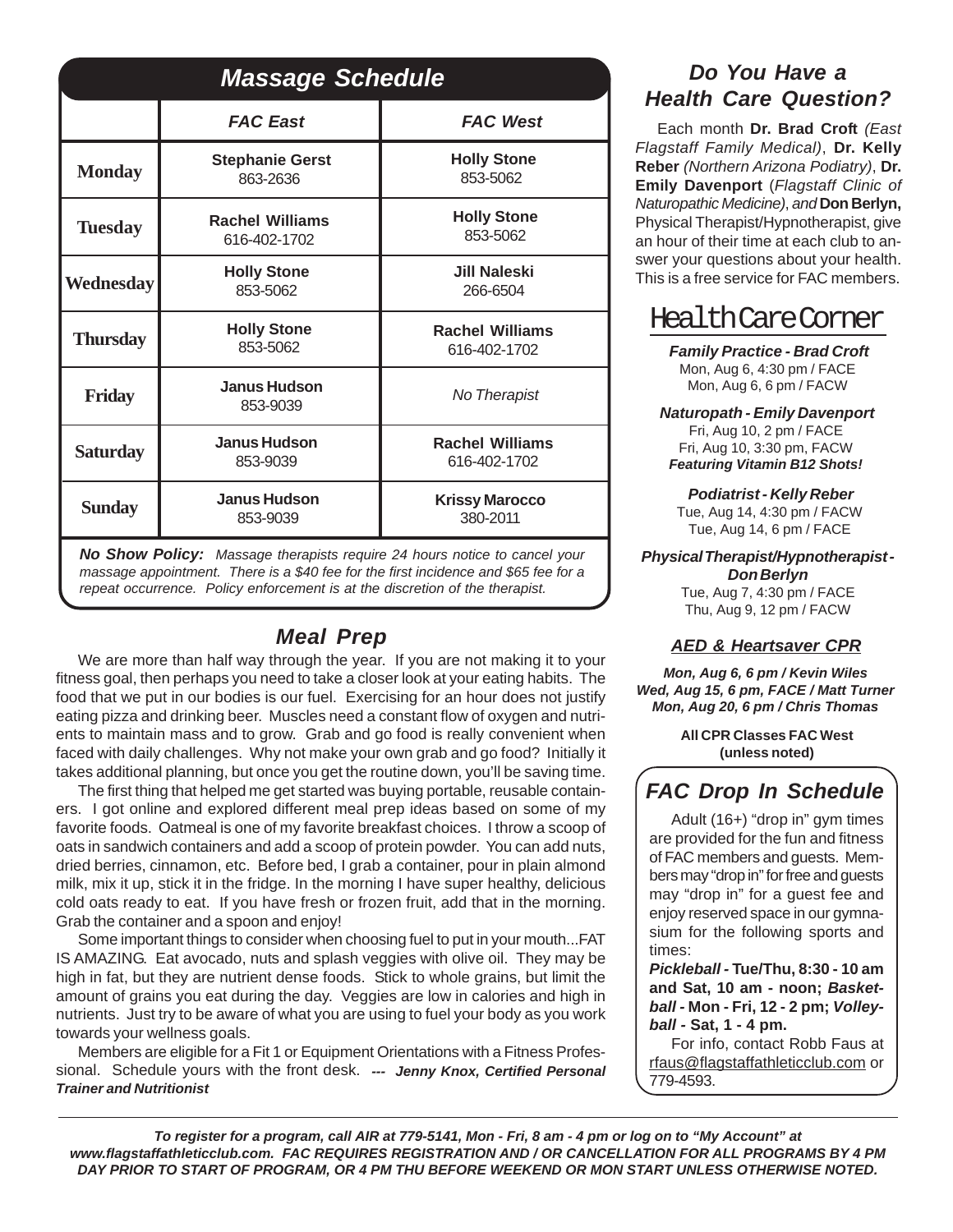## **Fitness**

#### **When Is a Shot "shot?"**

#### **Bradford Croft, DO East Flagstaff Family Medicine, LTD**

When we talk about immunizations, many of us think of "baby shots" and childhood immunizations. As vaccines are required by law for children to attend public schools, records are generally available through the educational institution and the pediatrician. However, there are a number of adult updates and new vaccinations we all should consider. As Aug is 'Immunization Awareness Month', do you know what you need and when you are due?

Meningococcal B vaccine should be considered for adolescent ages 16 - 18 going to college or other dormitory type environments. The close quarters of dorm living may put these individuals at risk of Meningitis B.

The human papilloma virus (HPV) is the most common sexually transmitted in the U.S. affecting both men and women. Historically, the significant concern of this disease is known for its role in the development of cervical cancer. It is also recognized as responsible for genital warts and multiple other cancers of both men and women. This immunization is recommended for people up to 26 years old.

The tetanus booster is a shot that typically contains an additional component to prevent diphtheria (Td). Once childhood dosing is completed, this should routinely be repeated at least every ten years. If the person suffers a puncture or other wound, the tetanus should be updated promptly if it has been five years or more since their last shot. There is also a tetanus vaccine that immunizes against pertussis, otherwise called whooping cough (Tdap). For adults who have not had a preliminary Tdap, it should be done as soon as possible. This is particularly important for those individuals having contact with younger children, such as grandparents or those in a child care setting. Flu shots (influenza) are an annual immunization. Because this shot does not last longer than a year, it should be administered before the flu season every year. And, as the upcoming flu season may have different strains of viruses from the prior year, the vaccine may change from year to year. Typically, this shot is given as early as the end of Aug through Oct, but can be administered at any time throughout the season. The nasal sprays are no longer recommended.

As we age, our immune systems weaken over time. At age 50 or older, the recommendation has been for everyone to get a shingles vaccine. The recent release of Shingrix is now the currently recommended vaccine. It is far superior to the older Zostavax that many have already received. This population is encouraged by the CDC to be re-immunized with Shingrix as soon as possible and those otherwise due should receive it as well.

There are two recommended pneumonia vaccines available at and after 65 years old. The Prevnar 13 is generally given first and the Pneumovax 23 is provided one year later to complete the series. These vaccines help prevent community acquired pneumonias which become much more likely as well as potentially lethal in the elderly.

These vaccines may have different recommendations of timing and dosing for patients with chronic diseases as well as during pregnancy. There may be other immunizations appropriate for you individually in addition to these general recommendations. It is an easy process to catch up on your immune status and maintain your protection against these nasty diseases. Consider this month what your immunization status may be. You can receive assistance through the Coconino County Health Department or consult your family physician. Immunization schedules can be found at https://www.cdc.gov/vaccines/schedules/.

### **Small Group Personal Training**

Become the fittest you've even been! Certified Personal Trainer Robb Faus invites you to join him for a bomber workout utilizing TRX, medicine balls and BOSU's that he has developed to take your fitness journey to the next level. Designed to implement strength, flexibility, speed, agility and quickness, the programming deliberately builds upon itself to give you the challenge and results you are looking for. All levels welcome! Enrollment is limited. Thursdays, Aug 2 - 30, 8:30 - 9:30 am, FAC West.

#### **Free Nutrition Counseling Session**

Meet with Certified Personal Trainer and Nutritionist Jenny Knox on Mon, Aug 27, 5 pm, FAC East to learn how to integrate effective meal planning and meal prep tips into your workout. Jenny can help answer questions and teach you how to create long lasting, proper eating habits. Contact AIR or sign up any service desk if you are interested in taking your goals to the next level! Registration is required. Space is limited.

#### **Free Body Composition Testing**

Come in Wednesdays, 5 - 6 pm, FAC West to have your body composition measured by Fitness Professional, Hugo Casey. You will have seven skinfold sites measured and then come in to retest to calculate fat loss to help achieve your goals. Be prepared by wearing shorts and a sports top. Test is free. Registration is required and limited to four per week. No charge for re-testing!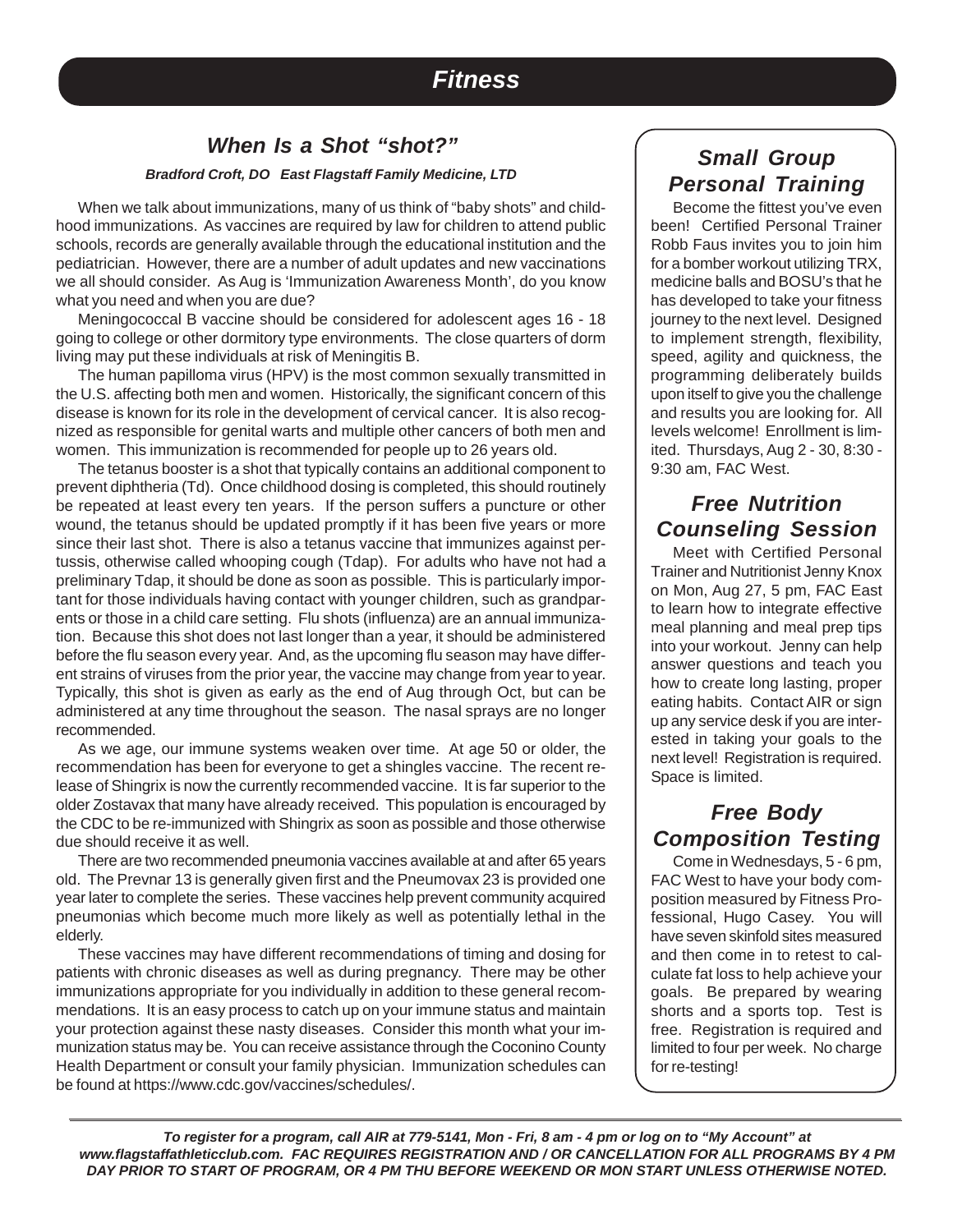## **Fitness**

#### **TRX Core**

If you're looking for the ultimate in core strength and balance, TRX CORE is for you! You will work upper body, legs and core like never before while challenging your balance in multiple planes. Join Personal Trainer Robb Faus to experience this challenging and rewarding format on Tue, Aug 7 - 28, 9 - 9:45 am, FAC West and Fri, Aug 3 - 31, 9 - 9:45 am, FAC East. All ability levels welcome!

#### **Free Climb / Climb Wall Certification**

FAC Climbing Wall Certification is required to use the climbing wall. If you are interested in becoming certified to belay please contact Michelle Johnson at 440- 5245, ext 2. Members may also attend the "Free Climb". See the FAC flyer boards for specific class days and times or ask any service desk member for details. Anyone 16 and older (or 12-15 with independence certification) may boulder on the bouldering wall. Anyone under 15 must have direct adult supervision (over 18) while on the bouldering wall. Climbing certification is not required to climb on the bouldering wall. If you are currently certified to climb on the climbing wall, please remember to clip your certification card on the board while climbing. Pre-registration is required and must be done the Wednesday before by 4 pm. Program will only run if minimum of two climbers/certifications are met. Held alternating Fri, Aug 17 and 31, 4 - 5 pm.

# **FAC & SportStop Leagues**

For information and to register call our AIR desk at 779-5141. All FAC leagues are open to the general public. Our members enjoy a discount on league fees. Sign up for a league today.

**FAC Adult Leagues**

#### **Adult CoEd Volleyball Leagues**

- CoEd "B" League Fall Session I begins Tue, Sept 4 and runs through Tue, Oct 16.
- CoEd "A" League FallSession I begins Thu, Sept 6 and runs through Thu, Oct 18.

Registration for these leagues opens Mon, Aug 13 and closes Thu, Aug 30 or when full.

#### **SportStop Leagues**

#### **Indoor Soccer**

• CoEd 5v5 Indoor Soccer Fall Session begins Wed, Sept 5 and runs through Wed, Oct 17.

Registration opens Mon, Aug 13 at 5:30 pm at the SportStop.

To register, teams must have a captain, sign up as a team and provide all payment and player contact information. You may register at any FAC service desk during club hours or at our AIR desk during business hours 8 am - 4 pm, Mon - Fri.

Team registration forms available at www.flagstaffathleticclub.com. Non-members welcome.

## **Aquatics**

## **Parent-Tot**

Parent-Tot swim classes are an awesome tool to get you and your child comfortable in the water! This beneficial class offers tips on how to hold, what to practice and safety topics to help your child get acclimated to the water before they are old enough for group swim lessons. Parents are required to get in the water with their children. For children 6 months to 2 1/2 years old. To register or more info, call 779- 5141.

#### **Lap Swim Etiquette**

As we roll through summer and into the school year, you may have noticed the pools have been a little busier. If all the lanes in the west pool are being used, be reminded there is a 30 minute courtesy swim time to accommodate those waiting. The same courtesy rule applies to the outdoor pool. Please utilize circle swimming which is done by swimming down on the right and back on the right to ensure no collisions when lap swimming. This is how professional and recreational swim teams can get so many people in the pool at one time! Just ask, be friendly and get to know each other! Contact the aquatics manager for more information.

#### **Independence Swim Test**

During the month of Aug, Independence Swim tests can be taken in the outdoor pool 10 am to 5 pm through Aug 8 and weekends through Sept 16 with a lifeguard; no pre-registration necessary. Ask a lifeguard to perform the swim test and sign the packet to document the test was completed and passed. For more info, contact the Aquatics Manager.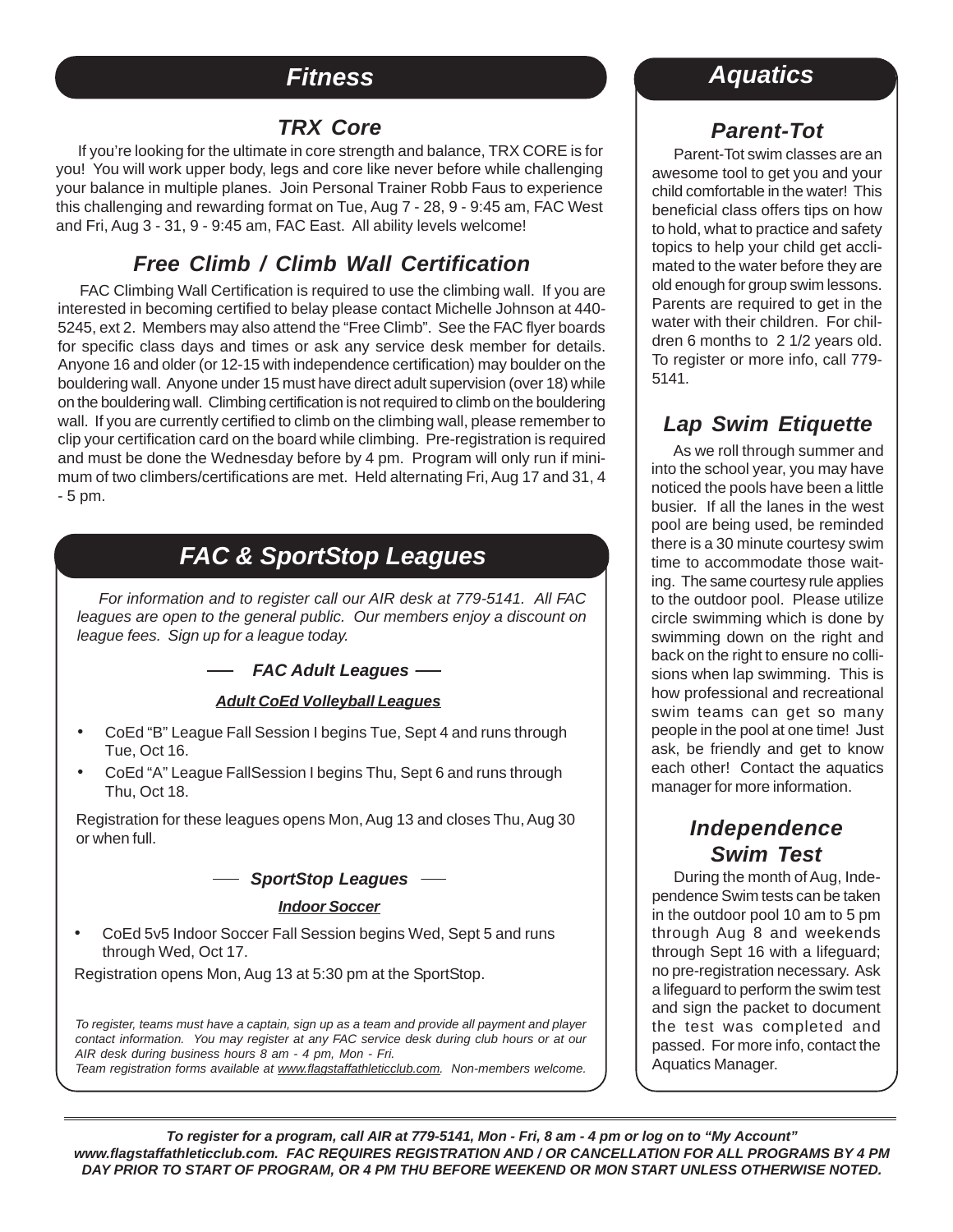**Program info available at both clubs' service desks, bulletin boards and kiosks.**

**To register for a program, call AIR at 779-5141 Mon - Fri, 8 am - 4 pm or log on to "My Account" at www.flagstaffathleticclub.com.**

**FAC REQUIRES REGISTRATION AND / OR CANCELLATION FOR ALL PROGRAMS BY 4 PM DAY PRIOR TO START OF PROGRAM, OR 4 PM THU BEFORE WEEKEND OR MON START UNLESS OTHERWISE NOTED.**

## **Fitness. . .**

- **Gymnastic Bodies -** Starting Wed, Aug 1, Mon/Wed, 5:45 - 7 pm, FAC East Main Group Fitness Room; Tue/ Thu, 5 - 7 pm, FAC East Multi-Purpose Room.
- **BODYPUMP® Launch** Wed, Aug 1, 4:30 pm, FAC East Main Group Fitness Room with Marney, Bianca, Kristi and Angie R.
- *GRIT™* **(S) Launch Thu, Aug 2, 5** pm, FAC East Main Group Fitness Room with Taylor.
- **Small Group Personal Training -** Thu, Aug 2 - 30, 8:30 - 9:30 am, FAC West.
- **TRX Core -** Tue, Aug 7 28, FAC West; Fri, Aug 3 - 31, FAC East, 9 - 9:45 am.
- **Poolside POUND Barre** .Sat, Aug 11, 8:30 - 10 am FAC East Outdoor Pool Deck.
- **Beginning ZUMBA** Sat, Aug 11, 10:45 am, FAC East Main Group Fitness Room.

# **Fitness. . .**

- **STEPAPOLOOZA -** Sat, Aug 25, 8:15 - 9:30 am, FAC West Main Group FItness room. Join Angie Rockow, Carol Orrill, Laurie Cortez and Kelly Guerrero for STEP, STEP ZUMBA and In-Line STEP. 75 min of fun, excitement and a definite Fatblaster! Following at 9:45 am will be BODYPUMP®45 taught by Angie Rockow. Work ALL the muscle groups in a 45 min format - working combinations of muscle groups in several tracks!
- **Free Climb / Wall Certification -** Fri, Aug 17 and 31, 4 - 5 pm, FAC East. Ages 16+ (or ages 12 - 15 with independence certification).Preregistration required the Wed before by 4 pm. Call Michelle Johnson to register for certification at 440-5245, ext 2.

**Aquatics. . .**

- **Family Fun Pool Party** Fri, Aug 3, 5 - 9 pm, FAC East outdoor pool.
- **Independence Swim Test -** Independence Swim Tests can be taken Thursdays, 5:30 - 6:30 pm or weekends, 10 am - 5 pm through Sept 16. Participants must register before completing this portion of their Independence Pass at 779-5141.
- **Outdoor Pool Lifeguards are on** duty 10 am to 5 pm every day of the week through Aug 8 and on the weekends through Sept 15. The slide and mushroom will be turned on by 10 am with two lifeguards on duty. For safety purposes, the slide and mushroom are only to be untilized during scheduled lifeguard hours.

# **Programs** *Programs* **Programs** *Programs Programs Programs Programs Programs Programs Programs Programs Programs Programs Programs Programs Programs Programs Pro*

- **Kids' Night Out, Fri, Aug 3**  Children ages 3 - 12 join us for a funfilled evening while parents enjoy a night out on Fri, Aug 3, 5 - 9 pm, FAC East! We will have a bounce house, obstacle course, crafting, games, pizza and more! Pre-registration is required. Register with AIR at 779- 5141 by 4 pm Wed, Aug 1.
- **Kids' Passport Exam**  Certification gives 6 - 11 year old FAC members the privilege of using FAC racquetball and basketball courts without direct adult supervision. Children must pass written and oral exams. Information and certification packets are available at each desk and the Kids' Club. Packet must be completed before scheduling an appointment. Held alternate Tue/Thu, 5 - 5:30 pm and one Sat a month from 10 - 10:30 am, FAC East. Aug 2, 7, 16, 21, 30 and Sat, Aug 11. Pre-registration is required, call 779-5141.
- **Independence Certification Program** - This certification is for FAC members ages 12 - 15 who would like to use the club without an adult. Pick up an independence packet at any kiosk area. Complete the packet, schedule and complete an appointment with a Fitness Professional at FAC East, register for the swim portion, complete an appointment with a Fitness Professional at FAC West then register for this portion, which is the final exam. The packet must be completed with appropriate signatures. Held alternate Tue/Thu, 5:30 - 6 pm and one Sat a month from 10:30 - 11 am, FAC East. Aug 2, 7, 16, 21, 30 and Sat, Aug 11. Pre-registration required. Call AIR at 779-5141.